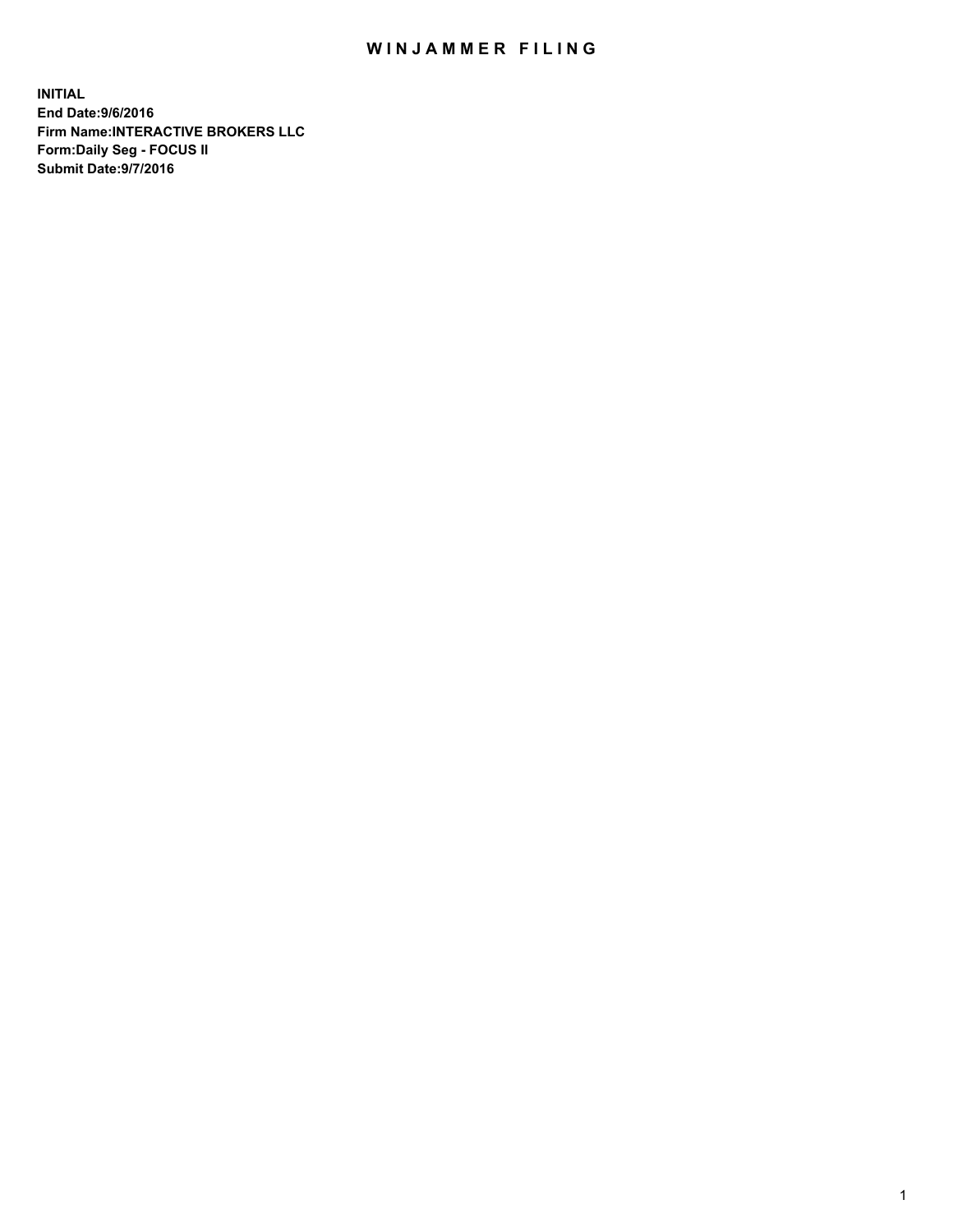## **INITIAL End Date:9/6/2016 Firm Name:INTERACTIVE BROKERS LLC Form:Daily Seg - FOCUS II Submit Date:9/7/2016 Daily Segregation - Cover Page**

| Name of Company<br><b>Contact Name</b><br><b>Contact Phone Number</b><br><b>Contact Email Address</b>                                                                                                                                                                                                                          | <b>INTERACTIVE BROKERS LLC</b><br><b>James Menicucci</b><br>203-618-8085<br>jmenicucci@interactivebrokers.c<br>om |
|--------------------------------------------------------------------------------------------------------------------------------------------------------------------------------------------------------------------------------------------------------------------------------------------------------------------------------|-------------------------------------------------------------------------------------------------------------------|
| FCM's Customer Segregated Funds Residual Interest Target (choose one):<br>a. Minimum dollar amount: ; or<br>b. Minimum percentage of customer segregated funds required:% ; or<br>c. Dollar amount range between: and; or<br>d. Percentage range of customer segregated funds required between:% and%.                         | $\overline{\mathbf{0}}$<br>0<br>155,000,000 245,000,000<br>0 <sub>0</sub>                                         |
| FCM's Customer Secured Amount Funds Residual Interest Target (choose one):<br>a. Minimum dollar amount: ; or<br>b. Minimum percentage of customer secured funds required:%; or<br>c. Dollar amount range between: and; or<br>d. Percentage range of customer secured funds required between: % and %.                          | $\overline{\mathbf{0}}$<br>$\overline{\mathbf{0}}$<br>80,000,000 120,000,000<br>00                                |
| FCM's Cleared Swaps Customer Collateral Residual Interest Target (choose one):<br>a. Minimum dollar amount: ; or<br>b. Minimum percentage of cleared swaps customer collateral required:% ; or<br>c. Dollar amount range between: and; or<br>d. Percentage range of cleared swaps customer collateral required between:% and%. | $\overline{\mathbf{0}}$<br>$\overline{\mathbf{0}}$<br>0 <sub>0</sub><br>0 <sub>0</sub>                            |

Attach supporting documents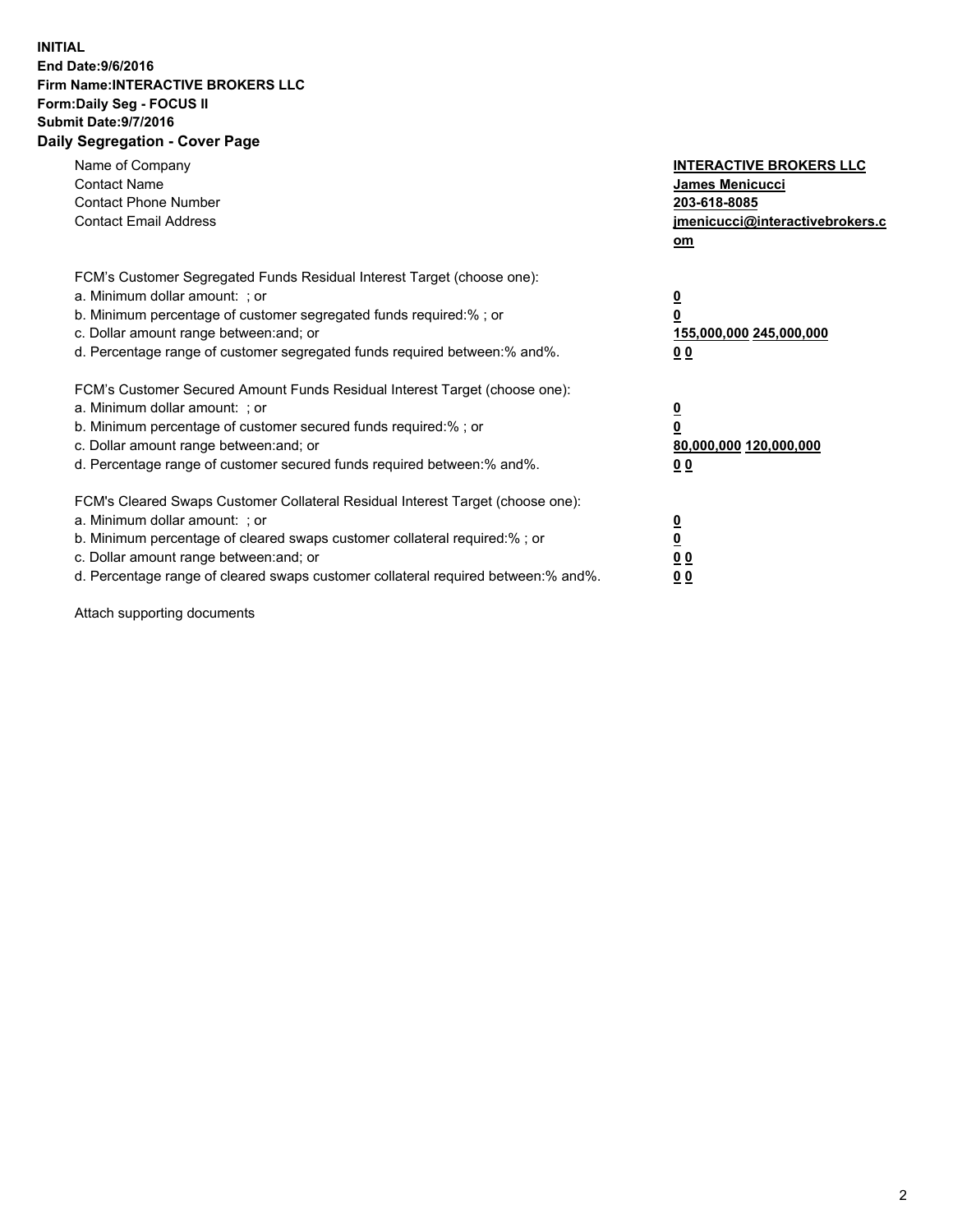## **INITIAL End Date:9/6/2016 Firm Name:INTERACTIVE BROKERS LLC Form:Daily Seg - FOCUS II Submit Date:9/7/2016 Daily Segregation - Secured Amounts**

|          | Foreign Futures and Foreign Options Secured Amounts                                                                                  |                                  |
|----------|--------------------------------------------------------------------------------------------------------------------------------------|----------------------------------|
|          | Amount required to be set aside pursuant to law, rule or regulation of a foreign                                                     | $0$ [7305]                       |
|          | government or a rule of a self-regulatory organization authorized thereunder                                                         |                                  |
| 1.       | Net ledger balance - Foreign Futures and Foreign Option Trading - All Customers                                                      |                                  |
|          | A. Cash                                                                                                                              | 374,056,977 [7315]               |
|          | B. Securities (at market)                                                                                                            | $0$ [7317]                       |
| 2.       | Net unrealized profit (loss) in open futures contracts traded on a foreign board of trade                                            | 14,453,800 [7325]                |
| 3.       | Exchange traded options                                                                                                              |                                  |
|          | a. Market value of open option contracts purchased on a foreign board of trade                                                       | 333,630 [7335]                   |
|          | b. Market value of open contracts granted (sold) on a foreign board of trade                                                         | -46,179 [7337]                   |
| 4.       | Net equity (deficit) (add lines 1.2. and 3.)                                                                                         | 388,798,228 [7345]               |
| 5.       | Account liquidating to a deficit and account with a debit balances - gross amount                                                    | 174,045 [7351]                   |
|          | Less: amount offset by customer owned securities                                                                                     | 0 [7352] 174,045 [7354]          |
| 6.       | Amount required to be set aside as the secured amount - Net Liquidating Equity                                                       | 388,972,273 [7355]               |
|          | Method (add lines 4 and 5)                                                                                                           |                                  |
| 7.       | Greater of amount required to be set aside pursuant to foreign jurisdiction (above) or line                                          | 388,972,273 [7360]               |
|          | 6.                                                                                                                                   |                                  |
|          | FUNDS DEPOSITED IN SEPARATE REGULATION 30.7 ACCOUNTS                                                                                 |                                  |
| 1.       | Cash in banks                                                                                                                        |                                  |
|          | A. Banks located in the United States                                                                                                | 3,500,000 [7500]                 |
|          | B. Other banks qualified under Regulation 30.7                                                                                       | 0 [7520] 3,500,000 [7530]        |
| 2.       | Securities                                                                                                                           |                                  |
|          | A. In safekeeping with banks located in the United States                                                                            | 417,781,620 [7540]               |
|          | B. In safekeeping with other banks qualified under Regulation 30.7                                                                   | 0 [7560] 417,781,620 [7570]      |
| 3.       | Equities with registered futures commission merchants                                                                                |                                  |
|          | A. Cash                                                                                                                              | $0$ [7580]                       |
|          | <b>B.</b> Securities                                                                                                                 | $0$ [7590]                       |
|          | C. Unrealized gain (loss) on open futures contracts                                                                                  | $0$ [7600]                       |
|          | D. Value of long option contracts                                                                                                    | $0$ [7610]                       |
|          | E. Value of short option contracts                                                                                                   | 0 [7615] 0 [7620]                |
| 4.       | Amounts held by clearing organizations of foreign boards of trade                                                                    |                                  |
|          | A. Cash                                                                                                                              | $0$ [7640]                       |
|          | <b>B.</b> Securities                                                                                                                 | $0$ [7650]                       |
|          | C. Amount due to (from) clearing organization - daily variation                                                                      | $0$ [7660]                       |
|          | D. Value of long option contracts                                                                                                    | $0$ [7670]                       |
|          | E. Value of short option contracts                                                                                                   | 0 [7675] 0 [7680]                |
| 5.       | Amounts held by members of foreign boards of trade                                                                                   |                                  |
|          | A. Cash                                                                                                                              | 85,508,861 [7700]                |
|          | <b>B.</b> Securities                                                                                                                 | $0$ [7710]                       |
|          | C. Unrealized gain (loss) on open futures contracts                                                                                  | 1,767,774 [7720]                 |
|          | D. Value of long option contracts                                                                                                    | 333,637 [7730]                   |
|          | E. Value of short option contracts                                                                                                   | -46,179 [7735] 87,564,093 [7740] |
| 6.       | Amounts with other depositories designated by a foreign board of trade                                                               | 0 [7760]                         |
| 7.<br>8. | Segregated funds on hand                                                                                                             | $0$ [7765]                       |
| 9.       | Total funds in separate section 30.7 accounts<br>Excess (deficiency) Set Aside for Secured Amount (subtract line 7 Secured Statement | 508,845,713 [7770]               |
|          | Page 1 from Line 8)                                                                                                                  | 119,873,440 [7380]               |
| 10.      | Management Target Amount for Excess funds in separate section 30.7 accounts                                                          | 80,000,000 [7780]                |
| 11.      | Excess (deficiency) funds in separate 30.7 accounts over (under) Management Target                                                   | 39,873,440 [7785]                |
|          |                                                                                                                                      |                                  |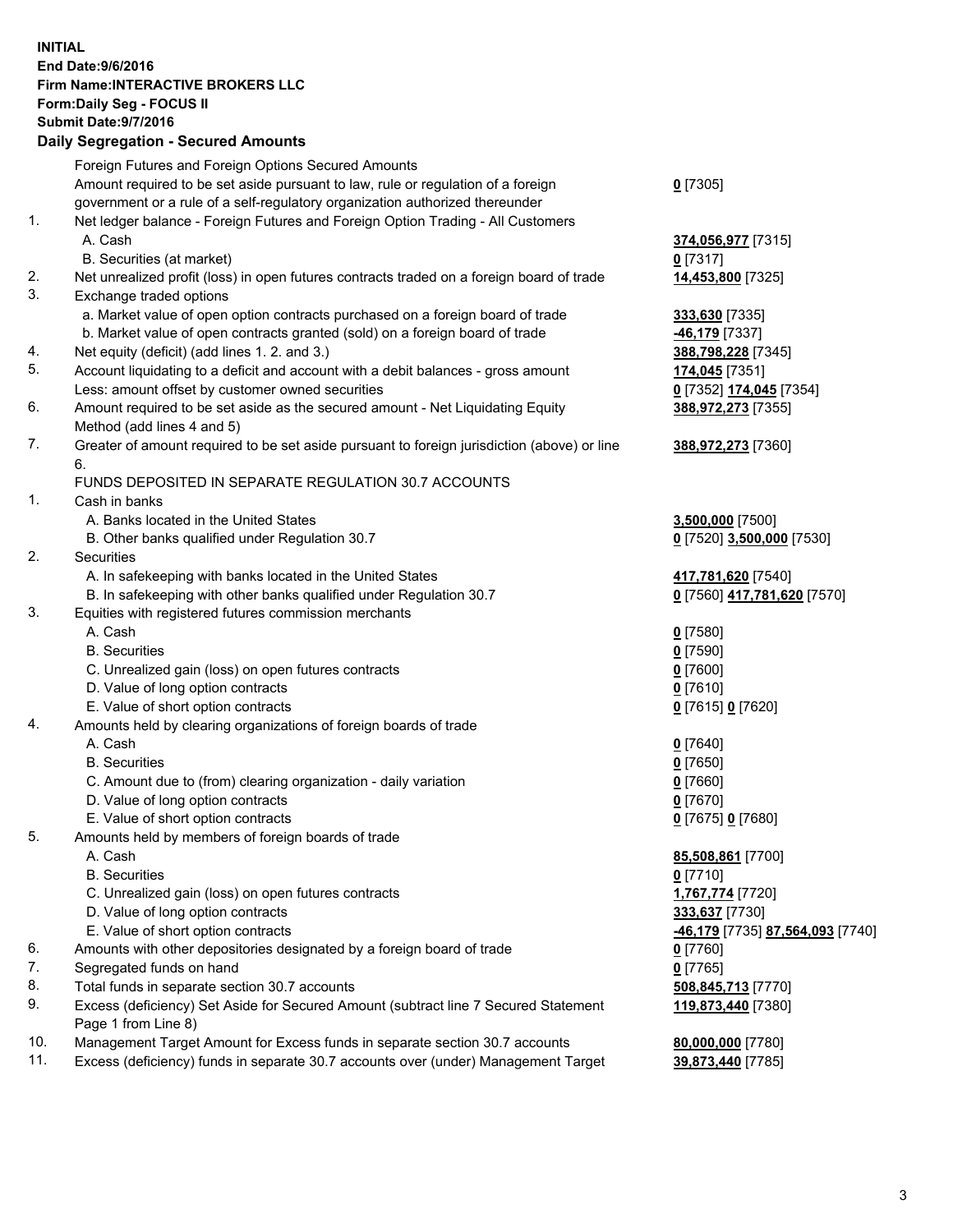**INITIAL End Date:9/6/2016 Firm Name:INTERACTIVE BROKERS LLC Form:Daily Seg - FOCUS II Submit Date:9/7/2016 Daily Segregation - Segregation Statement** SEGREGATION REQUIREMENTS(Section 4d(2) of the CEAct) 1. Net ledger balance A. Cash **3,083,997,231** [7010] B. Securities (at market) **0** [7020] 2. Net unrealized profit (loss) in open futures contracts traded on a contract market **-121,509,820** [7030] 3. Exchange traded options A. Add market value of open option contracts purchased on a contract market **129,974,837** [7032] B. Deduct market value of open option contracts granted (sold) on a contract market **-181,462,189** [7033] 4. Net equity (deficit) (add lines 1, 2 and 3) **2,911,000,059** [7040] 5. Accounts liquidating to a deficit and accounts with debit balances - gross amount **59,511** [7045] Less: amount offset by customer securities **0** [7047] **59,511** [7050] 6. Amount required to be segregated (add lines 4 and 5) **2,911,059,570** [7060] FUNDS IN SEGREGATED ACCOUNTS 7. Deposited in segregated funds bank accounts A. Cash **34,471,900** [7070] B. Securities representing investments of customers' funds (at market) **2,028,918,420** [7080] C. Securities held for particular customers or option customers in lieu of cash (at market) **0** [7090] 8. Margins on deposit with derivatives clearing organizations of contract markets A. Cash **27,870,297** [7100] B. Securities representing investments of customers' funds (at market) **1,099,913,153** [7110] C. Securities held for particular customers or option customers in lieu of cash (at market) **0** [7120] 9. Net settlement from (to) derivatives clearing organizations of contract markets **110,381** [7130] 10. Exchange traded options A. Value of open long option contracts **129,972,417** [7132] B. Value of open short option contracts **-181,459,500** [7133] 11. Net equities with other FCMs A. Net liquidating equity **0** [7140] B. Securities representing investments of customers' funds (at market) **0** [7160] C. Securities held for particular customers or option customers in lieu of cash (at market) **0** [7170] 12. Segregated funds on hand **0** [7150] 13. Total amount in segregation (add lines 7 through 12) **3,139,797,068** [7180] 14. Excess (deficiency) funds in segregation (subtract line 6 from line 13) **228,737,498** [7190] 15. Management Target Amount for Excess funds in segregation **155,000,000** [7194] 16. Excess (deficiency) funds in segregation over (under) Management Target Amount **73,737,498** [7198]

Excess